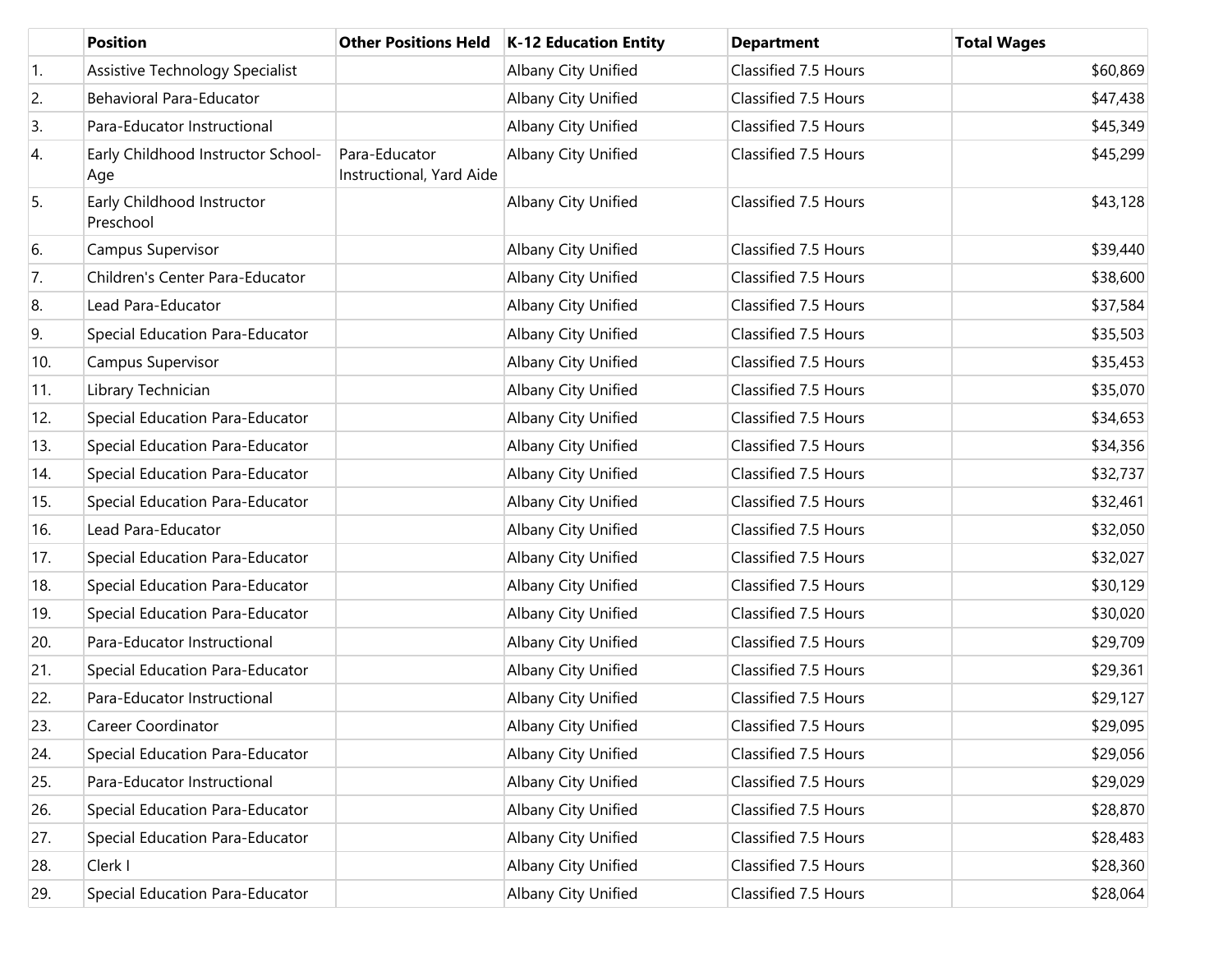| 30. | Special Education Para-Educator | Albany City Unified | Classified 7.5 Hours | \$28,041 |
|-----|---------------------------------|---------------------|----------------------|----------|
| 31. | Special Education Para-Educator | Albany City Unified | Classified 7.5 Hours | \$27,820 |
| 32. | Special Education Para-Educator | Albany City Unified | Classified 7.5 Hours | \$27,760 |
| 33. | Special Education Para-Educator | Albany City Unified | Classified 7.5 Hours | \$27,423 |
| 34. | Special Education Para-Educator | Albany City Unified | Classified 7.5 Hours | \$26,894 |
| 35. | Special Education Para-Educator | Albany City Unified | Classified 7.5 Hours | \$26,874 |
| 36. | Special Education Para-Educator | Albany City Unified | Classified 7.5 Hours | \$26,814 |
| 37. | Special Education Para-Educator | Albany City Unified | Classified 7.5 Hours | \$26,616 |
| 38. | Special Education Para-Educator | Albany City Unified | Classified 7.5 Hours | \$26,469 |
| 39. | Special Education Para-Educator | Albany City Unified | Classified 7.5 Hours | \$25,676 |
| 40. | Special Education Para-Educator | Albany City Unified | Classified 7.5 Hours | \$25,373 |
| 41. | Special Education Para-Educator | Albany City Unified | Classified 7.5 Hours | \$24,985 |
| 42. | Special Education Para-Educator | Albany City Unified | Classified 7.5 Hours | \$24,930 |
| 43. | Special Education Para-Educator | Albany City Unified | Classified 7.5 Hours | \$24,397 |
| 44. | Special Education Para-Educator | Albany City Unified | Classified 7.5 Hours | \$24,195 |
| 45. | Clerk I                         | Albany City Unified | Classified 7.5 Hours | \$23,568 |
| 46. | Special Education Para-Educator | Albany City Unified | Classified 7.5 Hours | \$23,392 |
| 47. | Special Education Para-Educator | Albany City Unified | Classified 7.5 Hours | \$23,349 |
| 48. | Special Education Para-Educator | Albany City Unified | Classified 7.5 Hours | \$23,092 |
| 49. | Special Education Para-Educator | Albany City Unified | Classified 7.5 Hours | \$22,649 |
| 50. | Special Education Para-Educator | Albany City Unified | Classified 7.5 Hours | \$22,435 |
| 51. | Special Education Para-Educator | Albany City Unified | Classified 7.5 Hours | \$22,308 |
| 52. | Special Education Para-Educator | Albany City Unified | Classified 7.5 Hours | \$21,610 |
| 53. | Para-Educator Instructional     | Albany City Unified | Classified 7.5 Hours | \$21,293 |
| 54. | Special Education Para-Educator | Albany City Unified | Classified 7.5 Hours | \$21,189 |
| 55. | Special Education Para-Educator | Albany City Unified | Classified 7.5 Hours | \$21,091 |
| 56. | Special Education Para-Educator | Albany City Unified | Classified 7.5 Hours | \$20,515 |
| 57. | Lead Para-Educator              | Albany City Unified | Classified 7.5 Hours | \$20,433 |
| 58. | Para-Educator Instructional     | Albany City Unified | Classified 7.5 Hours | \$20,271 |
| 59. | World Language Para-Educator    | Albany City Unified | Classified 7.5 Hours | \$19,914 |
| 60. | Para-Educator Instructional     | Albany City Unified | Classified 7.5 Hours | \$19,869 |
| 61. | Para-Educator Instructional     | Albany City Unified | Classified 7.5 Hours | \$19,852 |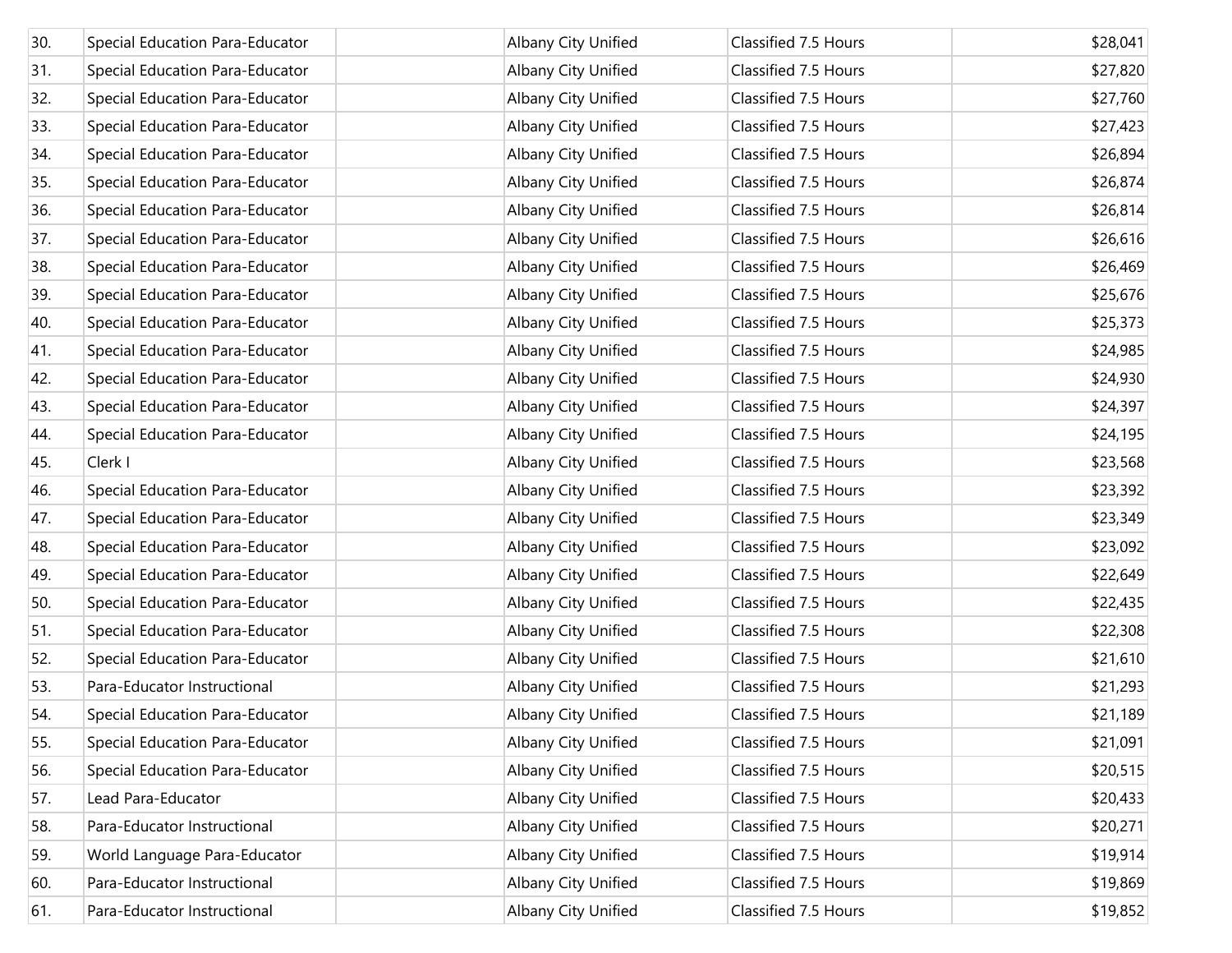| 62. | Special Education Para-Educator | Albany City Unified | Classified 7.5 Hours | \$19,794 |
|-----|---------------------------------|---------------------|----------------------|----------|
| 63. | Special Education Para-Educator | Albany City Unified | Classified 7.5 Hours | \$19,588 |
| 64. | Special Education Para-Educator | Albany City Unified | Classified 7.5 Hours | \$19,582 |
| 65. | Clerk I                         | Albany City Unified | Classified 7.5 Hours | \$19,481 |
| 66. | Lead Para-Educator              | Albany City Unified | Classified 7.5 Hours | \$19,455 |
| 67. | Para-Educator Instructional     | Albany City Unified | Classified 7.5 Hours | \$18,892 |
| 68. | Special Education Para-Educator | Albany City Unified | Classified 7.5 Hours | \$18,838 |
| 69. | Special Education Para-Educator | Albany City Unified | Classified 7.5 Hours | \$18,289 |
| 70. | World Language Para-Educator    | Albany City Unified | Classified 7.5 Hours | \$17,780 |
| 71. | Special Education Para-Educator | Albany City Unified | Classified 7.5 Hours | \$17,737 |
| 72. | Special Education Para-Educator | Albany City Unified | Classified 7.5 Hours | \$17,313 |
| 73. | Para-Educator Instructional     | Albany City Unified | Classified 7.5 Hours | \$17,256 |
| 74. | Library Technician              | Albany City Unified | Classified 7.5 Hours | \$17,057 |
| 75. | Para-Educator Instructional     | Albany City Unified | Classified 7.5 Hours | \$16,926 |
| 76. | Lead Para-Educator              | Albany City Unified | Classified 7.5 Hours | \$16,557 |
| 77. | Special Education Para-Educator | Albany City Unified | Classified 7.5 Hours | \$16,163 |
| 78. | Special Education Para-Educator | Albany City Unified | Classified 7.5 Hours | \$15,911 |
| 79. | Library Technician              | Albany City Unified | Classified 7.5 Hours | \$15,554 |
| 80. | Special Education Para-Educator | Albany City Unified | Classified 7.5 Hours | \$15,406 |
| 81. | English Language Para-Educator  | Albany City Unified | Classified 7.5 Hours | \$15,302 |
| 82. | Special Education Para-Educator | Albany City Unified | Classified 7.5 Hours | \$15,139 |
| 83. | Clerk I                         | Albany City Unified | Classified 7.5 Hours | \$14,261 |
| 84. | Special Education Para-Educator | Albany City Unified | Classified 7.5 Hours | \$13,287 |
| 85. | Special Education Para-Educator | Albany City Unified | Classified 7.5 Hours | \$13,191 |
| 86. | Special Education Para-Educator | Albany City Unified | Classified 7.5 Hours | \$12,397 |
| 87. | Clerk I                         | Albany City Unified | Classified 7.5 Hours | \$12,182 |
| 88. | Special Education Para-Educator | Albany City Unified | Classified 7.5 Hours | \$11,387 |
| 89. | Para-Educator Instructional     | Albany City Unified | Classified 7.5 Hours | \$11,023 |
| 90. | Special Education Para-Educator | Albany City Unified | Classified 7.5 Hours | \$10,942 |
| 91. | World Language Para-Educator    | Albany City Unified | Classified 7.5 Hours | \$10,588 |
| 92. | Special Education Para-Educator | Albany City Unified | Classified 7.5 Hours | \$10,366 |
| 93. | Special Education Para-Educator | Albany City Unified | Classified 7.5 Hours | \$10,100 |